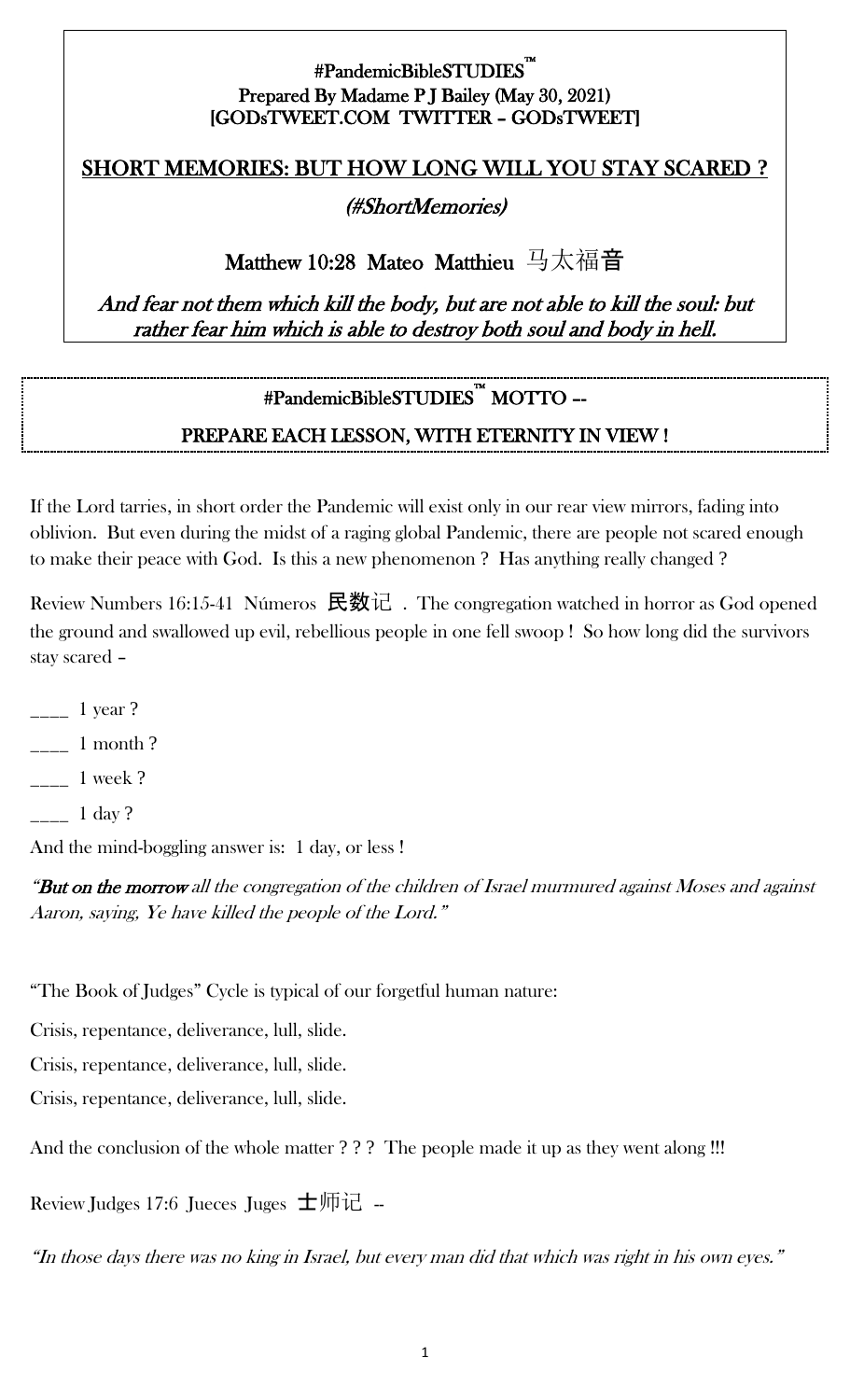Shudder at the thought of everyone making up his own highway speed limits, according to his own inclinations. Actually, some drivers do just that.

On balance, there is at least one example that demonstrates people are capable of deriving the right take-away from a very hard lesson, the first time around.

Review Acts 5:1-11 Hechos Actes 使徒行传 --

1 But a certain man named Ananias, with Sapphira his wife, sold a possession,

2 And kept back part of the price, his wife also being privy to it, and brought a certain part, and laid it at the apostles' feet.

3 But Peter said, Ananias, why hath Satan filled thine heart to lie to the Holy Ghost, and to keep back part of the price of the land?

4 Whiles it remained, was it not thine own? and after it was sold, was it not in thine own power? why hast thou conceived this thing in thine heart? thou hast not lied unto men, but unto God.

5 And Ananias hearing these words fell down, and gave up the ghost: and great fear came on all them that heard these things.

6 And the young men arose, wound him up, and carried him out, and buried him.

7 And it was about the space of three hours after, when his wife, not knowing what was done, came in.

8 And Peter answered unto her, Tell me whether ye sold the land for so much? And she said, Yea, for so much.

9 Then Peter said unto her, How is it that ye have agreed together to tempt the Spirit of the Lord? behold, the feet of them which have buried thy husband are at the door, and shall carry thee out.

10 Then fell she down straightway at his feet, and yielded up the ghost: and the young men came in, and found her dead, and, carrying her forth, buried her by her husband.

#### 11 And great fear came upon all the church, and upon as many as heard these things.

#### **CONCLUSION**

Some people may naively attribute God's patience, mercy, and grace to Him having a "bad memory". Nothing could be further from the truth. Review Acts 17:30 Hechos Actes 使徒行传

#### ◊ ◊ ◊ ◊ ◊

# AS YOU WORK ON THIS BIBLE STUDY, PLEASE PRAY TO BECOME ESPECIALLY SENSITIVE TO ANY OF YOUR ATTACHMENTS TO EARTH, AND START TO LOOSEN YOUR GRIP ON THE THINGS OF THIS WORLD.

"For what is a man profited, if he shall gain the whole world, and lose his own soul *?*  or what shall a man give in exchange for his soul *?*"

#Matthew16v26 Mateo Matthieu 马太福音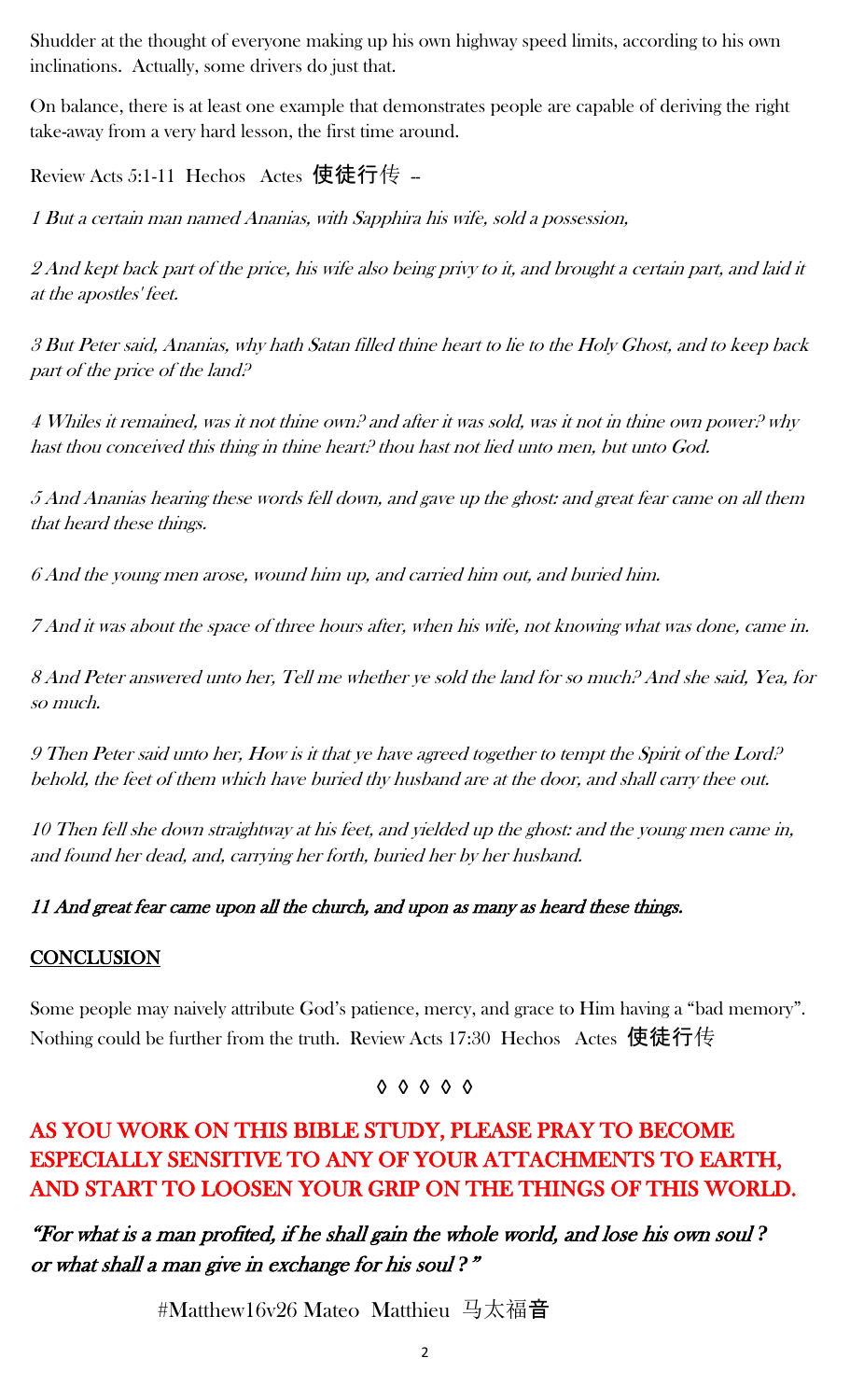| EXODUS 15:12 Éxodo Exode 出埃及记     |
|-----------------------------------|
|                                   |
|                                   |
|                                   |
| <b>NOTES</b>                      |
|                                   |
|                                   |
|                                   |
|                                   |
| NUMBERS 26:10 Números 民数记         |
|                                   |
|                                   |
|                                   |
|                                   |
| <b>NOTES</b>                      |
|                                   |
|                                   |
|                                   |
|                                   |
| DEUTERONOMY 11:6 Deuteronomio 申命记 |
|                                   |
|                                   |
|                                   |
|                                   |
| <b>NOTES</b>                      |
|                                   |
|                                   |
|                                   |
|                                   |
| ISAIAH 2:19 Isaías Ésaïe 以赛亚书     |
|                                   |
|                                   |
|                                   |
|                                   |
| <b>NOTES</b>                      |
|                                   |
|                                   |
|                                   |
|                                   |
|                                   |
|                                   |
|                                   |
|                                   |
|                                   |
|                                   |
|                                   |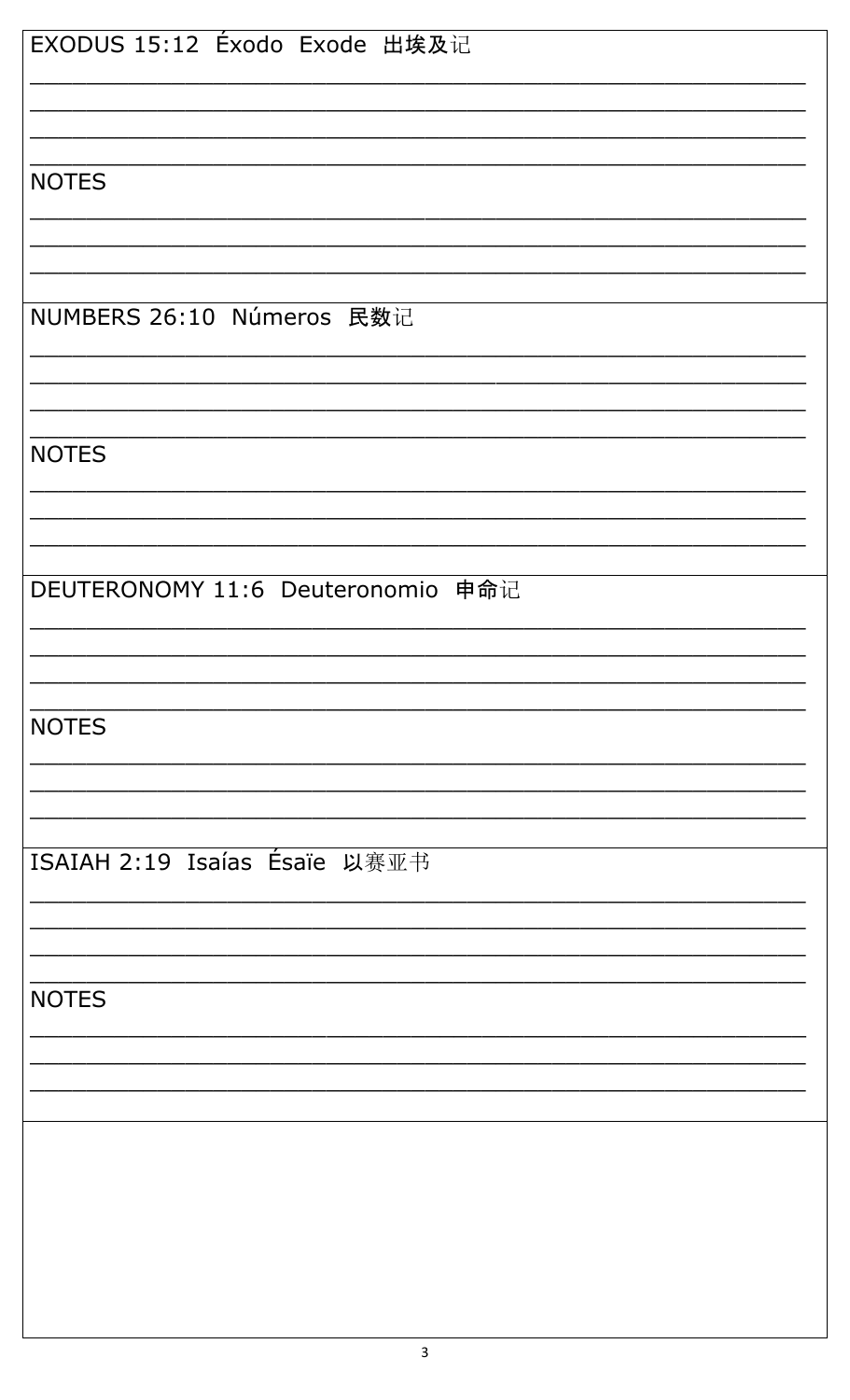| HOSEA 10:8 Oseas Osée 何西阿书           |
|--------------------------------------|
|                                      |
|                                      |
|                                      |
|                                      |
| <b>NOTES</b>                         |
|                                      |
|                                      |
|                                      |
|                                      |
|                                      |
| HAGGAI 2:6-7 Hageo Aggée 哈该书         |
|                                      |
|                                      |
|                                      |
|                                      |
| <b>NOTES</b>                         |
|                                      |
|                                      |
|                                      |
|                                      |
|                                      |
| LUKE 23:28-31 Lucas Luc 路加福音         |
|                                      |
|                                      |
|                                      |
|                                      |
| <b>NOTES</b>                         |
|                                      |
|                                      |
|                                      |
|                                      |
|                                      |
| 2 THESSALONIANS 1:9 2 Tesalonicenses |
| 2 Thessaloniciens 帖撒罗尼迦后书            |
|                                      |
|                                      |
|                                      |
|                                      |
| <b>NOTES</b>                         |
|                                      |
|                                      |
|                                      |
|                                      |
|                                      |
|                                      |
|                                      |
|                                      |
|                                      |
|                                      |
|                                      |
|                                      |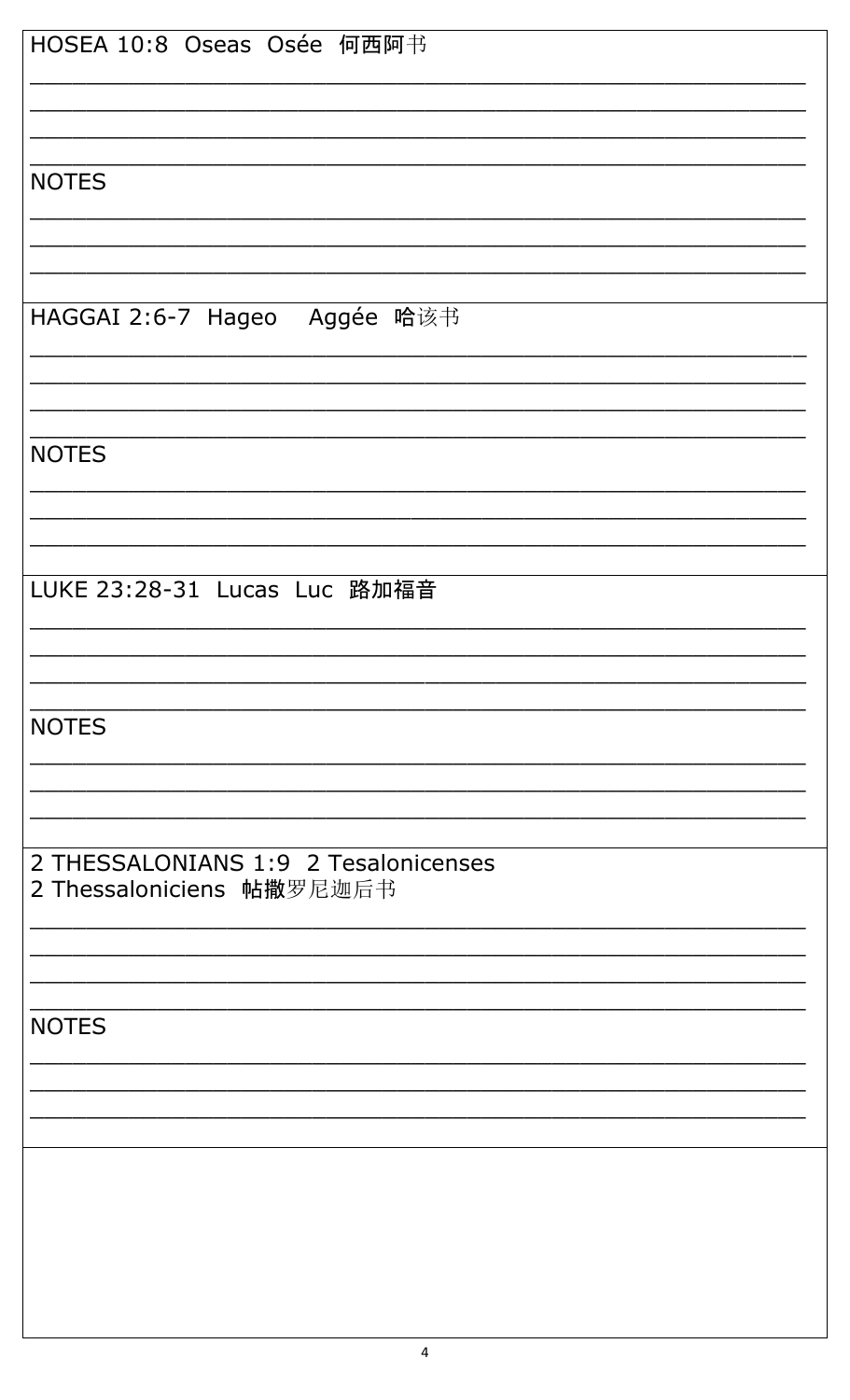| REVELATION 6:16-17 Apocalipsis 启示录 |
|------------------------------------|
|                                    |
|                                    |
| <b>NOTES</b>                       |
|                                    |
| REVELATION 9:6 Apocalipsis 启示录     |
|                                    |
| <b>NOTES</b>                       |
|                                    |
|                                    |
|                                    |